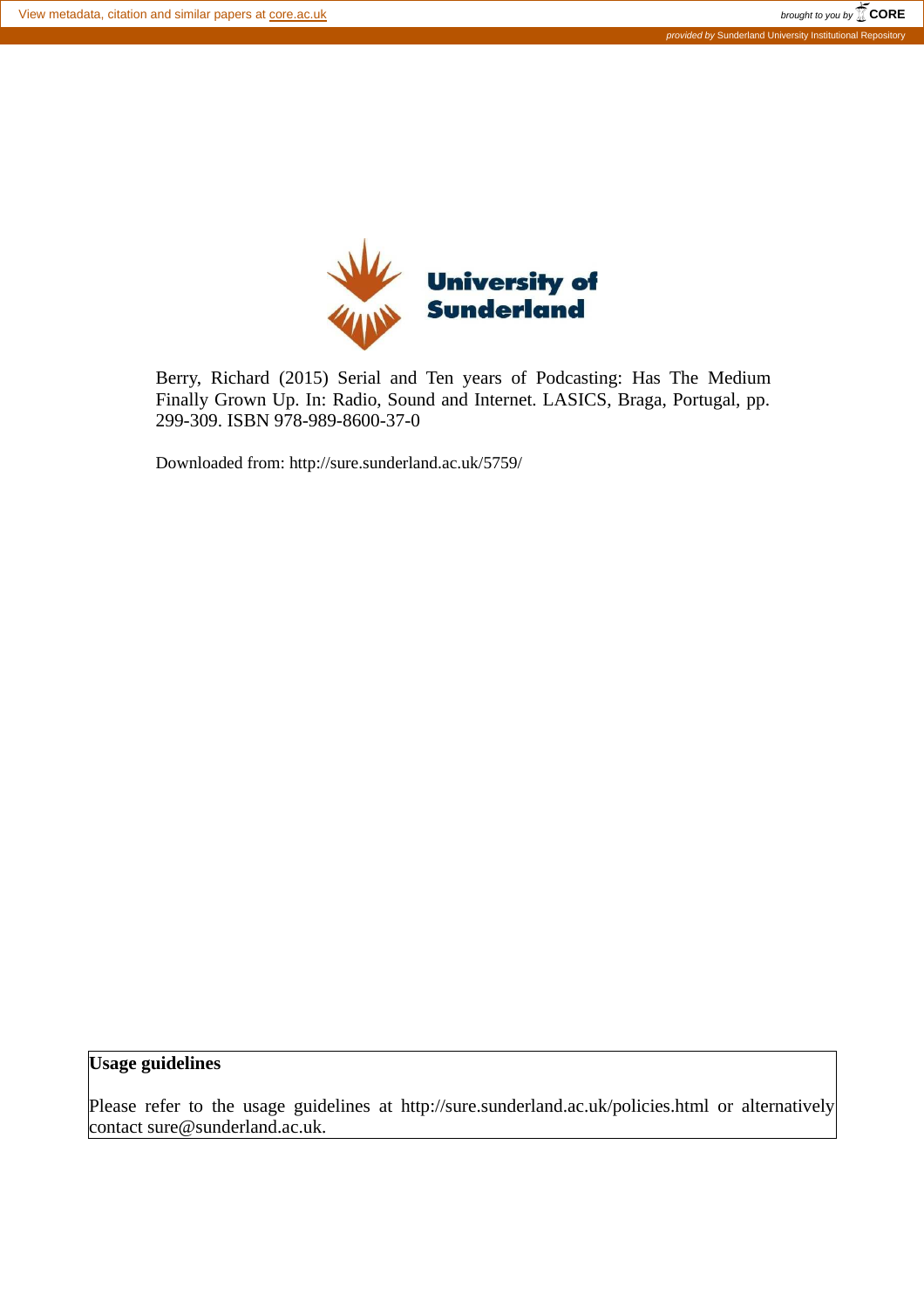## **RICHARD BERRY**

richard.berry@sunderland.ac.uk

*University of Sunderland, Centre for Research in Media and Cultural Studies (United Kingdom)*

# **Serial and ten years of podcasting: has the medium grown up?**

#### **ABSTRACT**

When Ben Hammersley quickly pulled the word "podcasting" out of the air for a Guardian article in 2004, the revolution that became podcasting was a new and emerging movement that re-appropriated the tools around it. As a word, a distribution system, and a production convention, podcasting is now considered mainstream. As the medium approaches teenage years podcast listening continues to grow, but today listeners favour smartphones over iPods, an ecosystem which seems to be generating renewed interest in the medium. The podcast *Serial* is leading this charge; raising the question 'has podcasting finally grown up?'

#### **Keywords**

Radio; podcasting; *Serial*; listening

It seems like a long time since we first heard the word *podcasting*. As a concept it seemed to threaten the very nature of what of what we do in radio. It swept aside the need for the radio schedule and put listeners in charge. More significantly, it opened the door to competition. No longer did you need a transmitter to reach an audience. All you needed was a computer and a microphone, and as the cost of these tools tumbled this became a viable proposition for content producers wanting to crack the world of audio media production. Podcasting was a converged medium in its purest form, as it pulled together the tools we already had and opened the door to new content and practices (Berry, 2006). In 2004 *podcasting* seemed like both a threat and opportunity for radio (Shaw, 2010), as Markman and Sawyer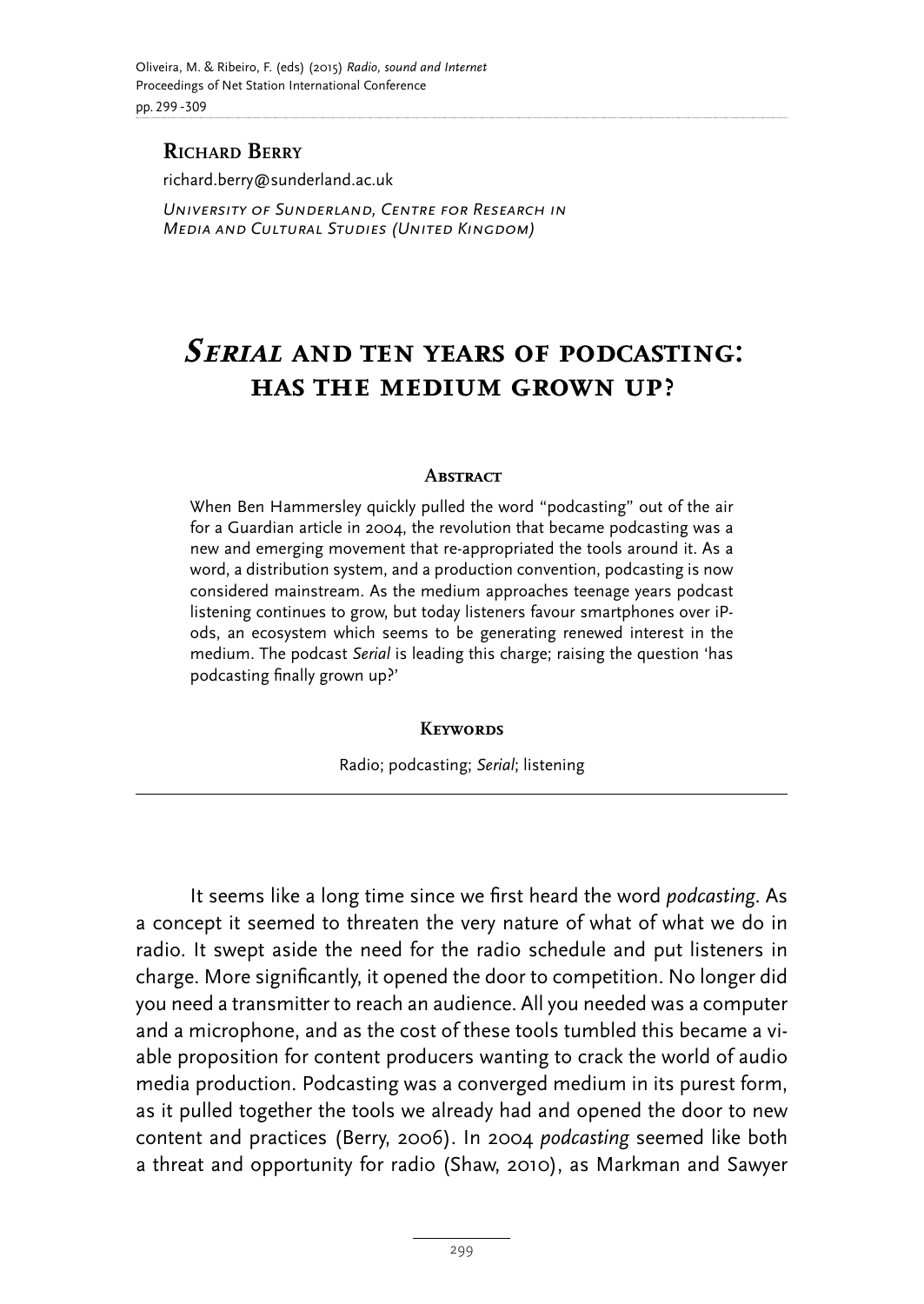also note that "while the Internet has not yet killed the radio station, both Internet radio and podcasting specifically have continued to grow in popularity… Podcasting can therefore be seen as both a boon and a challenge to traditional broadcasting" (2014, p. 20). No longer were radio stations restricted to what they could put out on their linear channels and in public radio especially, this has been a significant opportunity, one which has been internationally recognised (Madsen, 2009). Of course, the rumours of radio's death were greatly exaggerated as – whilst podcast listening has increased – it does not appear to have done so at the expense of radio. Audiences have grown, to the point where 33% of Americans saying they have listened to a podcast (Edison/Triton, 2015). Patterns in other countries (Jedrzejewski, 2014) indicate that whilst podcasting has proven to be of interest to audiences it has not yet been as embraced as it has in the United States where it has been postulated that we are now enjoying a "Golden Age of Podcasting" (Roose, 2014).

There are more podcasts, more listeners and, in 2015, it seems there is more attention being focused on the medium. What made 2014 particularly interesting for podcasting was the podcasts that appeared during this year, notably the American podcast *Serial*. There was much to commend to *Serial* but in what was already a good year for podcasting, something about it caught hold. In this paper I will consider what *Serial* might tell us about the state of podcasting, and what it might tell us about the future.

*Serial* is a true crime story, one that focuses on the murder in 1999 of Hae Min Lee, a high school girl from Baltimore. After two trials her former boyfriend, Adnan Syed, was convicted for her murder, and it is this story that is the subject of *Serial*. The story is told over twelve episodes, which were posted in weekly instalments during the latter part of 2014. To some extent it was this treatment of true crime that drew many to the story ofering as it did the opportunity for listeners to play detective between the episodes. Equally, the high production values of the podcast also drew in many listeners as it seemed to reject the amateur status they possibly once associated with the medium. Presented by producer Sarah Koenig (supported by further producers and fact checkers) the podcast considers the evidence the state presented against Syed in a detailed, often forensic manner and is reflected upon by Koenig in a natural style of first person narration. Like This *American Life*, a strong narrative script, extensive research, vivid interviews and music are techniques deployed here. Whilst many witnesses refused to take part (only to tell their stories to other journalists later) the podcast speaks to range of key participants, including Syed who is interviewed via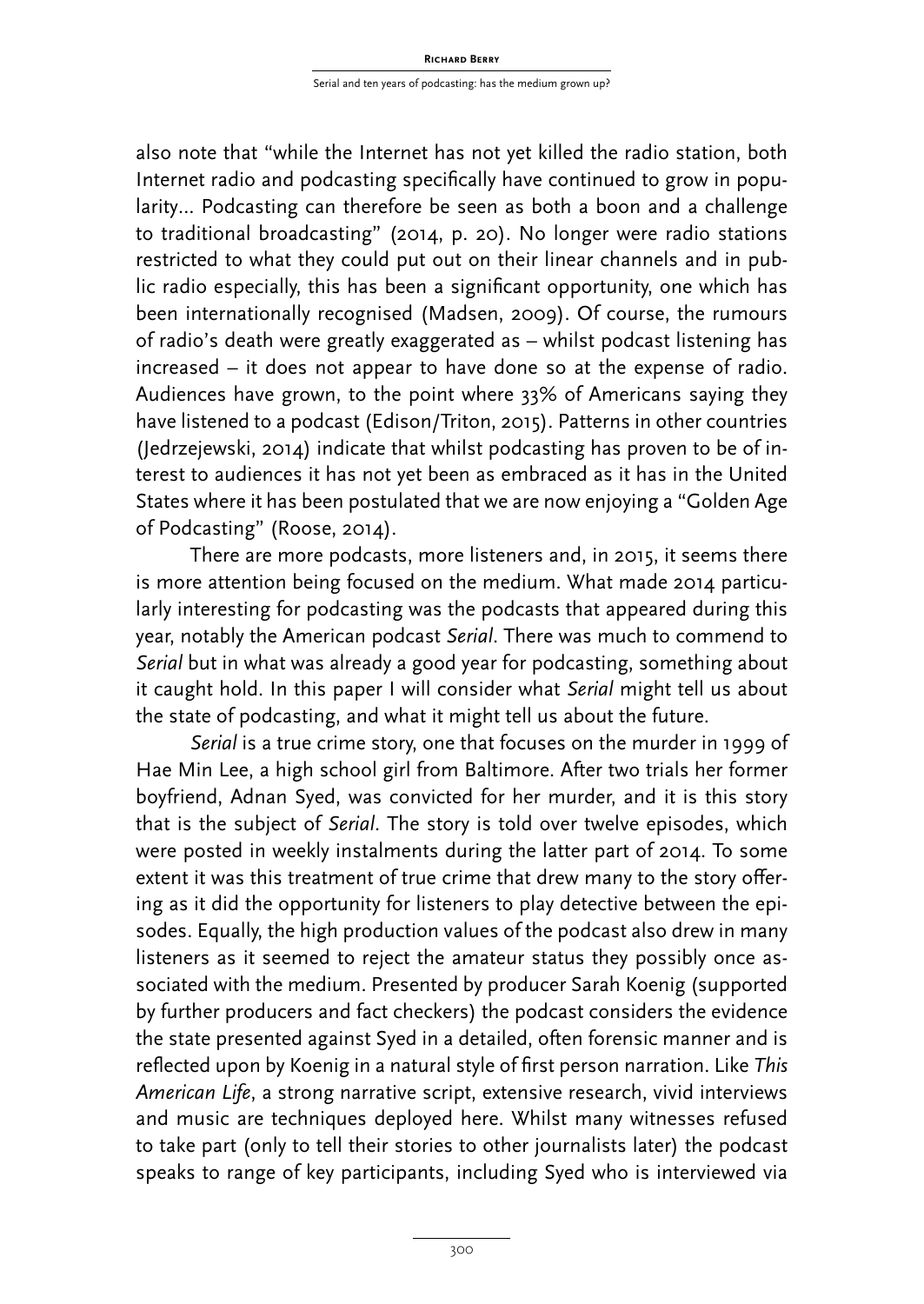telephone from the prison in which he is now serving a life sentence. Calls which Bloomberg estimated cost the podcast \$2500 (Brustein, 2014).

In considering *Serial* one should reflect upon the institutional context of the project. It was developed by *This American Life*, a national public radio programme produced by the Chicago based public radio station WBEZ. Until *Serial* came along it was often *This American Life* itself that topped the podcast charts, not only in the United States but other English speaking nations like the United Kingdom. Public radio programmes like this often appear to benefit the most from podcasting as it allows content to break free from the schedule and "facilitates repeat listening far better than the domestic audio taping of the past" (Murray, 2009). Furthermore it grants audiences a greater window of discovery and offers opportunities to curate collections (McClung & Johnson, 2010). *Serial* set a new level for success in podcasting and attracted a mass of popular interest, online and in the media, and has been described as the "podcast we've all been waiting for" (Larson, 2014); "the future of radio" (Chisholm, 2015) and "podcasting's first breakout hit" (Carr, 2014). The Guardian (Dredge, 2014) reported that it achieved 5 million iTunes downloads faster than any podcast before it and by April 2015 downloads had exceeded 80 million (Chicago Public Media, 2015). The success of *Serial* is remarkable and signiicant but perhaps not unexpected given the context of growing audiences, good resources and an appealing narrative. A narrative which gained the podcast a Peabody Award in 2015, when the judges noted that *Serial* was "an audio game-changer... The first unquestionably mainstream podcast" (Peabody, 2015).

In theory, the openness of the podcast platform should mean that any podcaster can be successful, (Berry, 2006). The reality is that new unknown podcasts rarely achieve the instant success seen by *Serial*. More often than not podcasts require an advantage, which often comes from being a brand, such as being associated with a familiar producer, brand or personality. Social media and journalistic coverage can also have impact here as this can push the podcast into the charts where casual listeners may encounter it. *Serial* benefitted from a debut on *This American Life*, heavy promotion in the run-up to launch and several favourable reviewers keen to know what Ira Glass was doing. The podcast was also able to draw on the extensive human and financial resources of a large and well-resourced, experienced and extensive production team. This created a distinctive advantage which few podcasts could aspire to.

*Serial* was narrated by Sarah Koenig (an experienced *This American Life* producer) and overseen by Executive Producer Ira Glass, who has been

301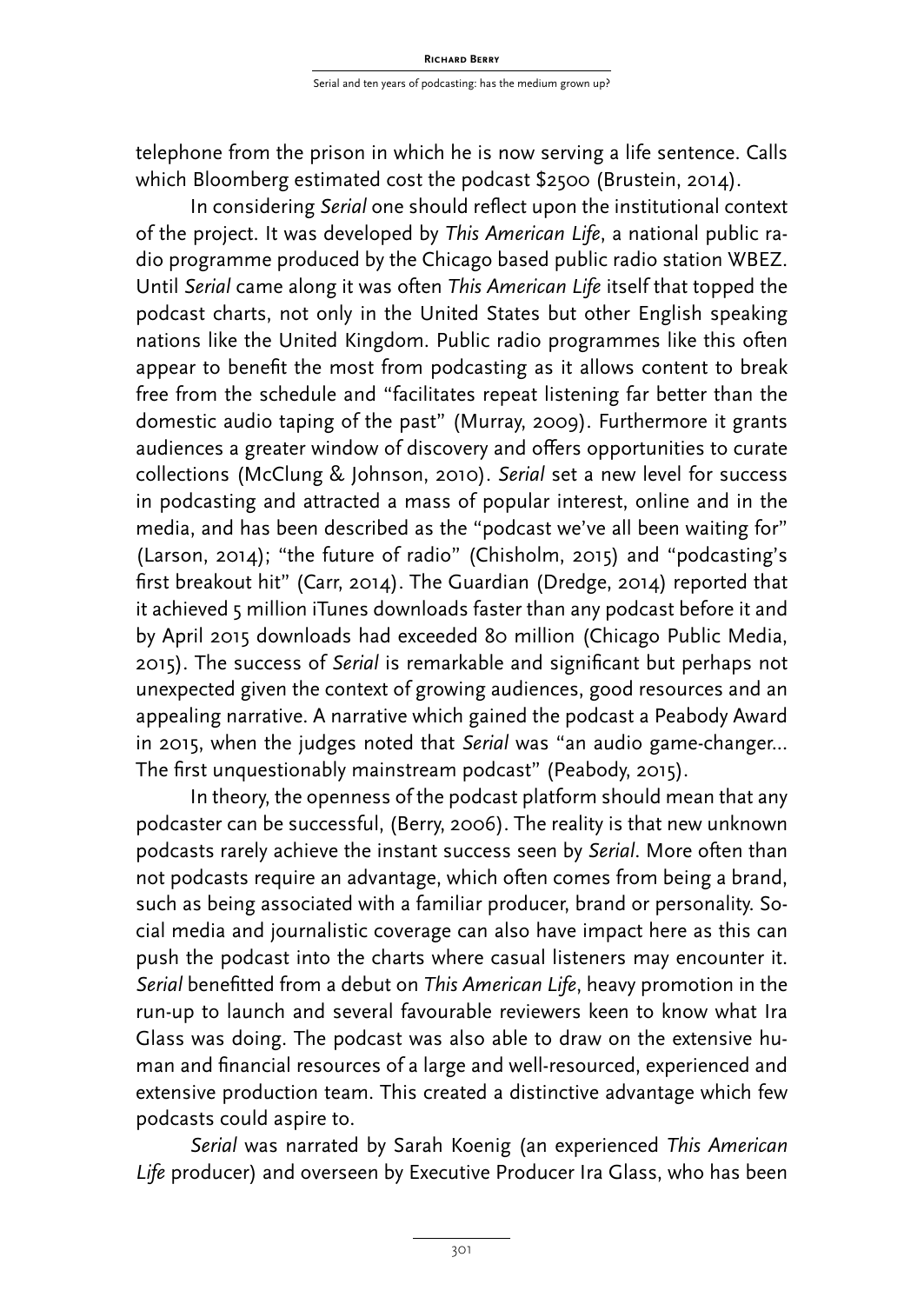producing *This American Life* since 1995 and over that time has built a formula through which all their stories are told (See Glass 2010, and Abel and Glass, 2012); techniques which are used to full efect here. *Serial* has a style. Like *This American Life* it is marked by strong narration, where the reporter as narrator leads the listener through the story, vivid interviews are important, as is music – which for *Serial* was scored specifically. It is a style that resonated well with the audience and helped raise the standard for all new narrative podcasts. Whilst storytelling techniques of *This American Life* when applied here are signiicant, it is the serialised nature of the story that has proven to be most alluring. Listeners were drip-fed the story over 12 weeks, with the reporting team working on the next episode in the intervening days. Whilst *This American Life* does produce stories that last longer than a single episode to do so over 12 episodes was a departure, and to do so exclusively online was significant. This digital only approach was one that producer Julie Snyder suggests offered the producers more flexibility as: "with a podcast: We can do a story that unfolds over time. You can either go along – we'll release them every Thursday – or people can binge once they've all been released" (Lurie, 2014) rather than be tied to an ever crowded linear broadcast schedule. This approach drew natural comparisons drawn between *Serial* and the rise in fictional stories on contemporary television such as *True Detectives*, as well as the traditional print serialisations of Dickens during the nineteenth century (Timpane, 2014) comparisons the producers accept, and often cite as inspiration for their choice of narrative.

The podcast thrust Sarah Koenig and her production team into the spotlight, triggering TV interviews, memes, fancasts, and spoofs. Listeners created memes, tweeted about the show, told their friends, made T-Shirts, produced podcasts and discussed theories with fellow listeners on Reddit. Listeners became so engaged that many woke early in order to listen as soon as new episodes went online, with some going as far as running listening groups in bars and cafes to share the experience. These online activities spilled out into the real world as listeners started to do their own detective work. They visited locations and started to point very public fingers at those they felt were not telling the truth. As Dean notes "the human appetite for a good story is voracious. Innocent curiosity quickly morphs into something more difficult to parse" (2014). These independent, listener authored paratexts became a defining feature of *Serial*, activity which is unsurprising given the content, as Jason Mittell suggests the format "encouraged and even demanded forensic fandom to fill in the gaps between episodes" (2015).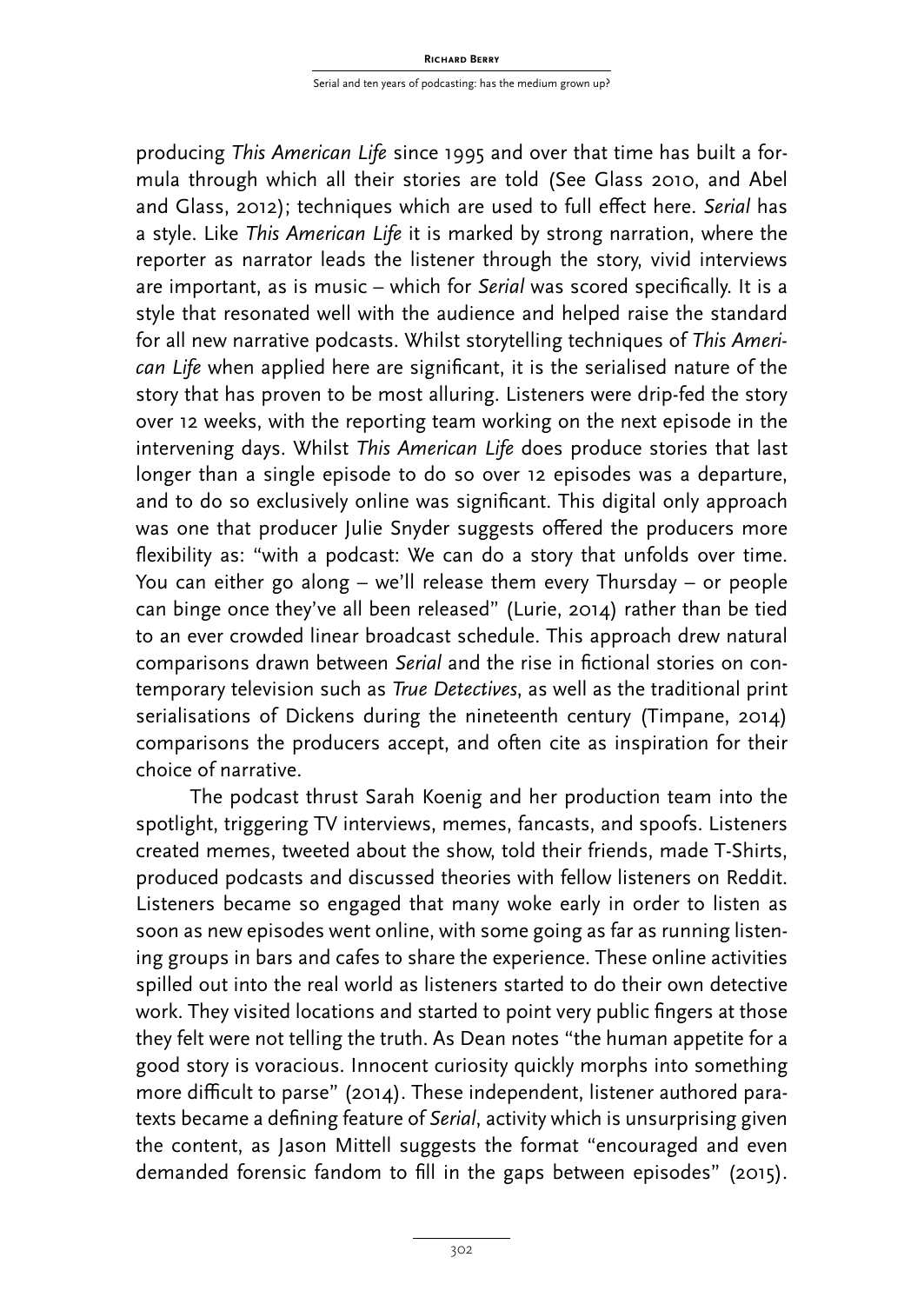Whilst many digital stories actively sought out this form of engagement, (Wasik, 2009) *Serial* did not; it did however present listeners with a compelling reason to download the next episode. The manner in which news media and the online community propelled the podcast into popular culture – even amongst non podcast listeners – made the interest a signiicant part of podcast histories. It was success that the producers did not expect, with Koenig telling an audience: "I never meant to create a fever… It's hard for me to answer why (it went viral.) I didn't know if it was even going to work. People just like a good crime story; they want to know who did it" (Ramisetti, 2015). However, *Serial* owes success to many elements, the choice of story being just one.

The success of *Serial* also shows the role which changing technology is playing. Movement from iPods to iPhones and iPads means that podcasting is becoming more accessible, as the reduction in friction and increase in searchability and share-ability helps to bring new audiences to podcasting. Writing on the shift towards mobile consumption Edison researcher Tom Webster notes "There is no question that the mobile phone has dramatically changed podcast consumption – "syncing" and downloads have efectively been supplanted by the immediate gratification of a single click" (2014). In 2014 Edison research noted that 34% of podcast listening was on a mobile device, by 2015 this had risen to 55% (Edison/Triton, 2015) – a year on year growth of four percentage points. The presence of smart-dashboards preloaded with podcast apps, and Bluetooth in cars also help to make podcasting more accessible than ever.

When it comes to consuming media content audiences must first navigate the technology which in, the early days of podcasting, was a task that required both skill and patience involving a process of search, download and synchronisation to a portable device. Whilst the portable device (usually an iPod) was not essential it was a defining feature and one to which the medium owes its name. Podcasting appeared to present itself as "that missing link that connects radio and the Net" (Menduni, 2007, p. 15). However, this missing link was one that was improvised and one that often presented itself as a barrier to listening. As Menduni notes "it is difficult to think of mass podcasting given that it requires a component of specialised computer work... this suggests that podcasting is a mid-term technology" (p. 16). So, in preparing the launch of *Serial* Ira Glass took to TV (and You-Tube) and proved that if his elderly neighbour (a podcast listener) could manage it, then so could you. What is notable about this promotion was the absence of the iPod. Instead, listeners were directed to a website and to

303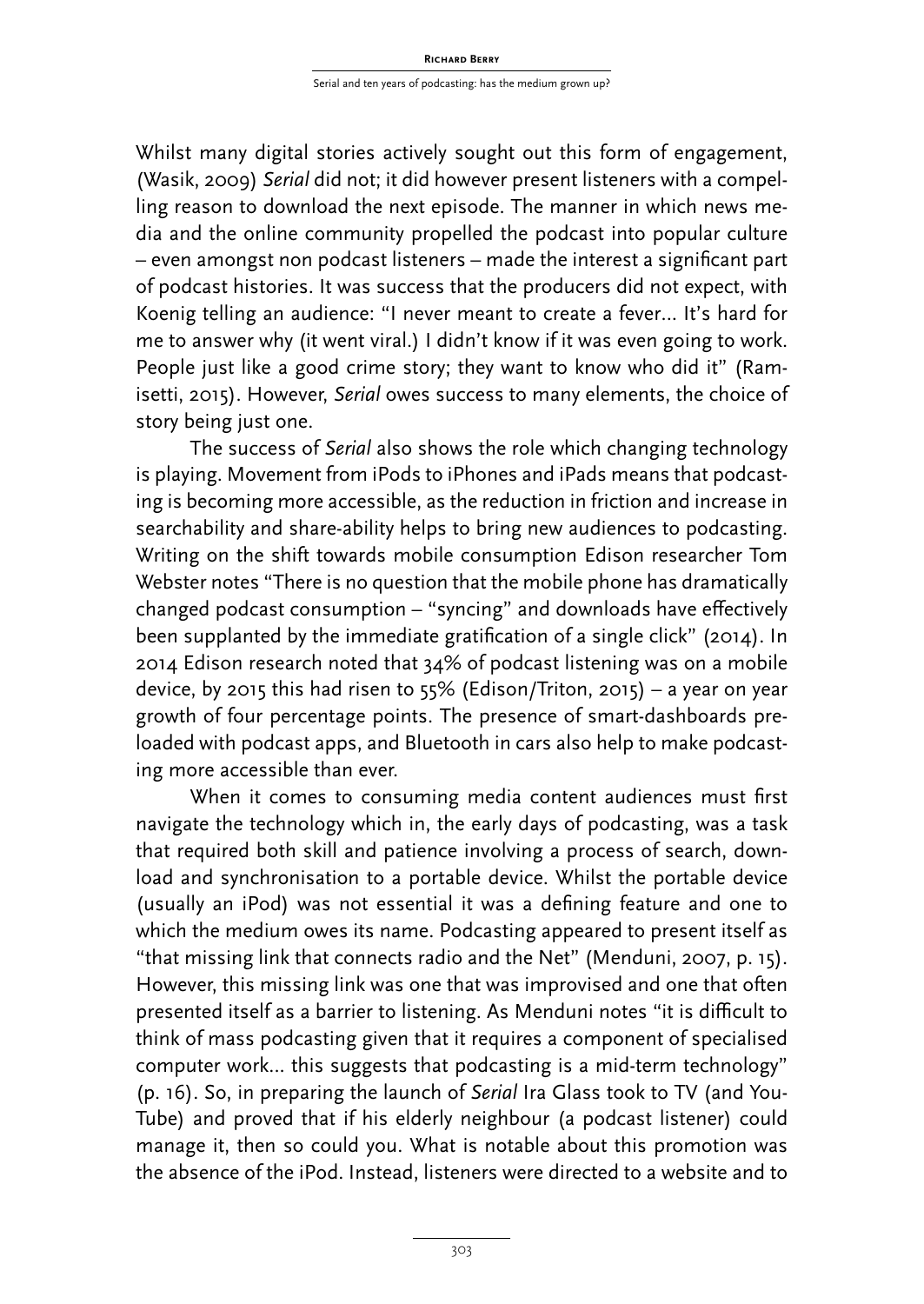mobile apps on smartphones and tablets. This suggests that, whilst it acknowledged that Americans might have heard of podcasts, there was something getting in the way of them listening. So, perhaps we could consider Serial as a reminder to the audience of a medium they had forgotten about or tried before and rejected for being too complicated.

In the past ten years podcasting has grown from a hybrid technology of "fix and make do" elements to a developed ecosystem of tools (both for production and consumption) created by a network of skilled, informed and focussed producers. It enjoys both mass appeal through popular content, but also embraces highly niched content for small and specialised audiences in public and educational contexts. Over the next 10 years both will continue to co-exist. Podcasting has moved from being an activity where you made decisions about the content you wanted in advance to one that mirrors other internet forms, where decisions can be made spontaneously. This is a shift that has not gone unnoticed by Ira Glass who noted in an interview that: "It used to be for you to listen to a podcast, you had to download it to your computer and then synch it to your phone – there are now all these ways where you basically get an app for your phone like Stitcher or the podcast app for iPhones. You push a button and say, "Oh, I want this one," and then you have it on your phone and you can listen. It's super-easy" (Kocher, 2015). Social media gave listeners a platform to talk about *Serial*, and the apps they listen with provided the means to share episodes (or moments) with their friends or followers. Indeed, *Serial* is a good example of how social media spreads ideas, with many listeners coming to the podcast via Twitter posts. In the next ten years of podcasting, we may in fact be talking about 'appcasts' where listeners are finding, consuming and sharing audio content (and probably associated visual content) on mobile devices.

Podcasting is a medium that like any pre-teen is starting to find its own identity. Whilst it may still bear resemblance to its radio parentage and may rely on its radio parent for investment, brand, content and promotion, there is a sense that new approaches are merging. There are challenges for both radio and podcasting in the streaming age, but these should be viewed as opportunities. Opportunities to challenge what radio stations as institutions do: but also the means to tell stories in new ways and opportunities for listeners to consume and share the content they want. The producers of *Serial* were able to use podcasting to create a story, that they would not have been able to find a place for on traditional radio and distribute it themselves. The producers at WBEZ turned to podcasting as it gave them the flexibility that a structured scheduled broadcast network could not. "The

304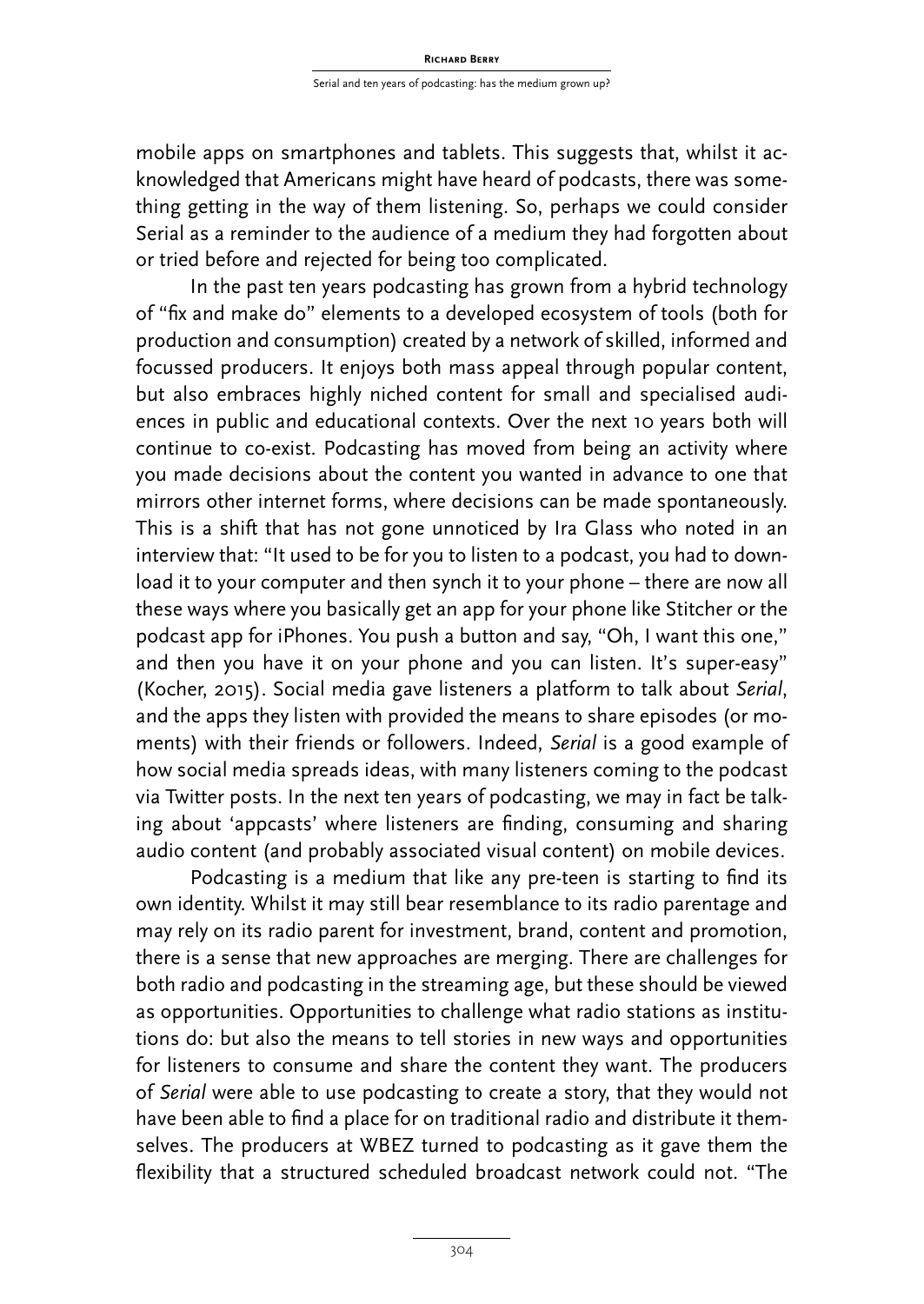format allows for so many freedoms we don't have on the radio – no time constraints or hard deadlines for example – and that means plenty of room for ingenuity" (Chivvis as cited in Sawyer, 2015). This suggests that future success will lie in an ecosystem where producers create strong content which is made accessible across a myriad of devices and platforms. This can represent a good return on investment for public broadcasters looking to access younger and more diverse audiences. As Cordeiro (2012) suggests that, whilst such suggestions have benefits, they require content producers to reconsider strategies (p. 495). This is something which Dubber suggests is positive as it allows for reinvention (2013, p. 182). Change is happening, not least because music streaming services are now looking to embrace podcasts as part of their radio rivalling offer, but also due to new in-car opportunities, where Bluetooth and smart-dashboards have placed podcasts within easy reach of drivers. As Roose (2014) notes: "Connected cars are a boon for the entire streaming audio industry, but they're especially exciting for podcast makers, whose shows are perfectly suited to in-car listening".

The critical acclaim for *Serial* has been a significant element of this story, with both listeners and critics commending the quality of storytelling and journalism. Historically, a key identifying factor of podcasting has been the rough edges, where there was less emphasis on technical quality (compared to radio) with many podcasters adopting conversation based techniques. *Serial* was a notable departure from that heritage and is likely to set a new benchmark for quality. One can hypothesise that improving quality will draw in fresh listeners and re-engage those who have become disengaged. Whilst the numbers of listeners continues to grow it will be the extent to which those listeners commit that will be more important. Edison Research (2014) also suggest that podcast listeners not only spend more time with podcasts than any other form, but they are also prolific in their listening. This has important implications for the financial model of podcasting as heavy users "show a higher tolerance for podcast advertising as well greater tendency to support companies who advertise on podcasts" (McClung & Johnson, 2010, p. 93). In 2015 podcasters such as NPR and Gimlet both report increased revenues and downloads, (Mullin, 2015), with market leading podcasts commanding markedly higher advertising rates than similar formats on YouTube (Perlberg, 2014). This may prove to be significant for the future, as content producers look for viable alternatives to broadcast media, not least because of the dominance of smartphones and smart dashboards gives them easy access to media consumers outside the home.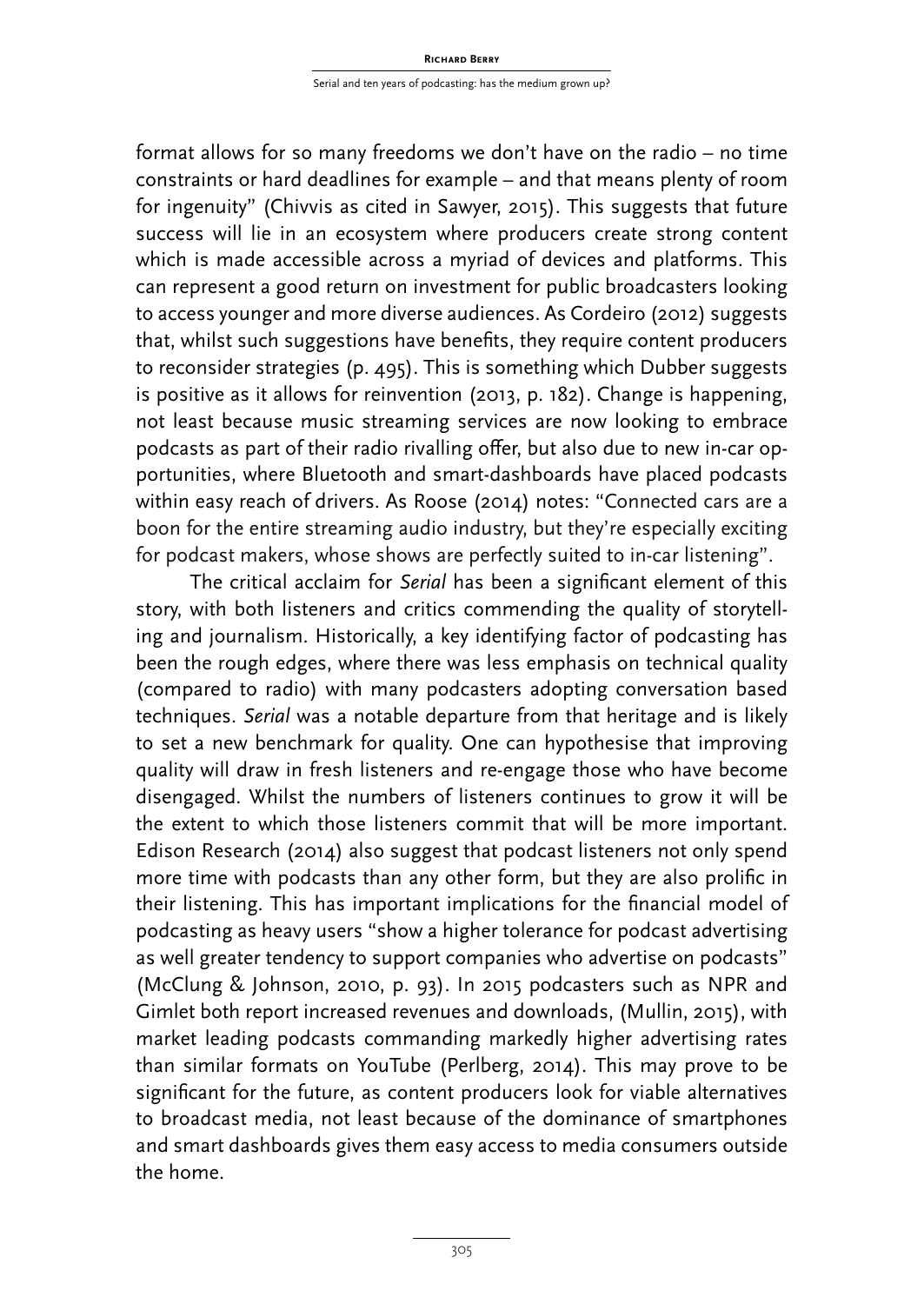*Serial* was able to set a new benchmark, suggesting that whilst some podcasts may remain ephemeral and self- indulgent, there is a decidedly significant market for crafted stories. However, whilst the *Serial* effect has been responsible for renewed attention and has added listeners to other podcasters it has not yet made podcasting fully mainstream. In my own survey of *Serial* listeners conducted in late 2014 more than 75% of respondents said that prior to *Serial* they were (or had been) podcast listeners .This is also reflected in Edison research from 2015 which said that whilst 10% of the general population were aware of *Serial*, this rose to 29% amongst those who had listened to a podcast in the past week (Rosin, 2015) suggesting that whilst *Serial* had an impact, it achieved greater impact amongst those already predisposed to listen. *Serial* occurred at the congruence of technical and social change and therefore may serve as the gateway through which new listeners (re)discover the medium through the suggestions of their podcast app. In this regard *Serial* is important, partly because we talked about it and the established media took it seriously, but also because it became a useful symbol of what was happening to the medium. Changes were happening to podcasting before *Serial*, however the combination of story, technology and skill helped to ensure it has a place in podcast history by highlighting how far we have come.

### **REFERENCES**

Abel, J. & Glass, I. (1999). *Radio: An illustrated guide*. Chicago, IL: WBEZ.

- Berry, R. (2006). Will the iPod kill the Radio Star? Profiling Podcasting as Radio. *Convergence: The International Journal of Research into New Media Technologies, 12*(2), 143-162. doi: 10.1177/1354856506066522.
- Bloomgarden-Smoke, K. (2014). Serial and Cereal: Fans Wake up Early for Finale Listening Party *New York Observer*. Retrieved from http://observer. com/2014/12/serial-and-cereal-fans-wake-up-early-for-finale-listeningparty/#ixzz3VVPIWsN9.
- Brustein, J. (2014). Serial's \$2,500 Phone Bill and the Prison-Calling Racket *Bloomberg.* Retrieved from http:// www.bloomberg.com/bw/articles/2014-12-17/ serial-podcasts-2-500-phone-bill-and-the-prison-payhone-racket.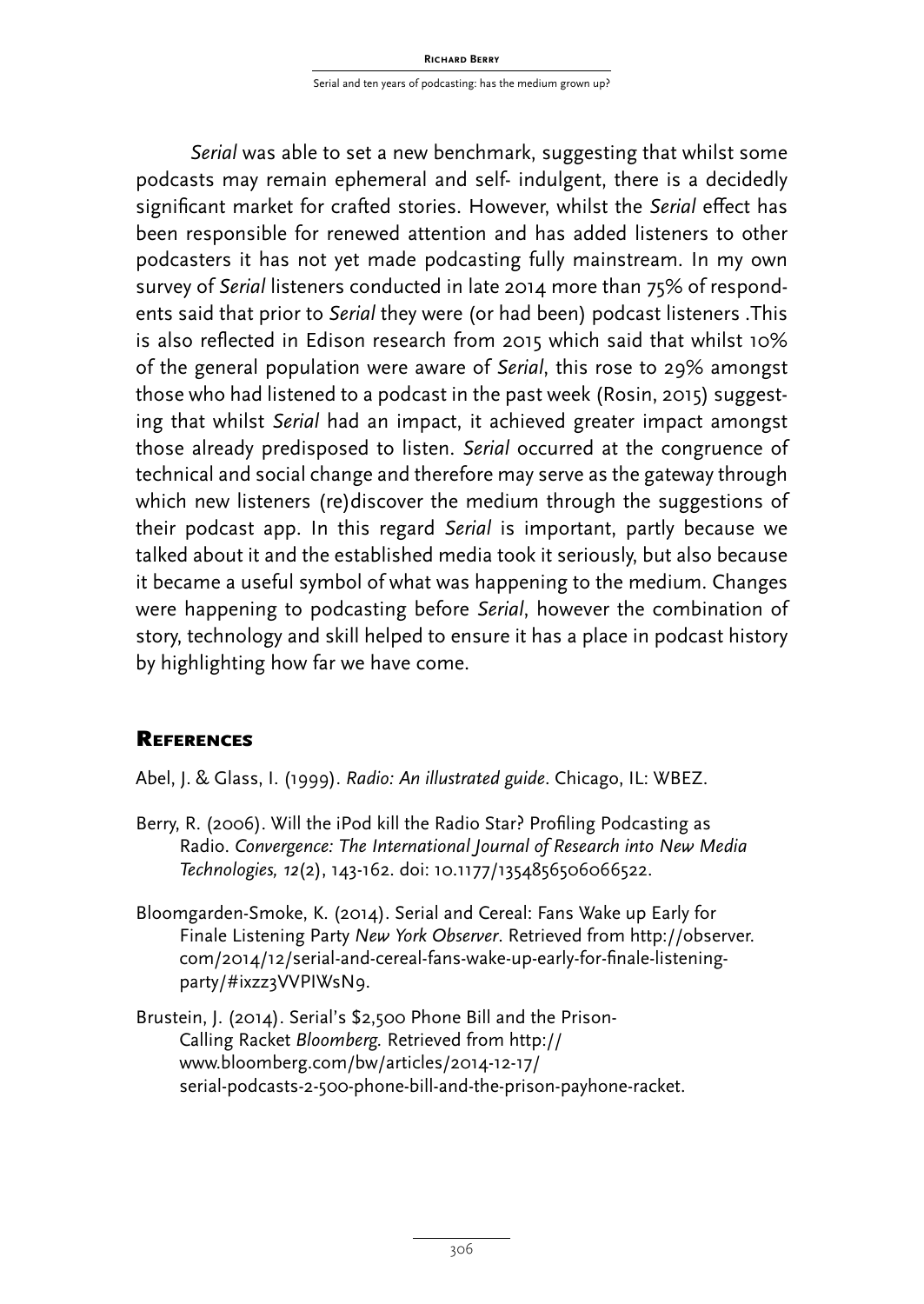- Carr, D. (2014, 23<sup>rd</sup> November). Serial, Podcasting's first breakout hit, sets stage for more. *The New York Times*. Retrieved from http://mobile.nytimes. com/2014/11/24/business/media/serial-podcastings-first-breakout-hit-setsstage-for-more.html?\_r=2&referrer=.
- Chicago Public Media (2015). Serial Newsletter. Retrieved from http://us2. campaign-archive1.com/?u=231d7e24815c65f94bf421633&id=8a9becfa07&e  $= 240d7d51c3.$
- Chisholm, K. (2015). Why Serial is the future of radio. *The Spectator*. Retrieved from http://www.spectator.co.uk/arts/radio/9404422/ why-serial-is-the-future-of-radio/.
- Cordeiro, P. (2012). Radio becoming R@dio@ Convergence, interactivity and broadcasting trends in perspective. *Participations, 9*(2), 492-510.
- Dean, M. (2014). Serial: listeners of podcast phenomenon turn detectives with troubling results. *The Guardian*. Retrieved from http://www.theguardian. com/tv-and-radio/2014/nov/07/serial-listeners-detectives-troubling-results.
- Dredge, S. (2014, 18th November). Serial podcast breaks iTunes records as it passes 5m downloads and streams. *The Guardian*. Retrieved from http://www.theguardian.com/technology/2014/nov/18/ serial-podcast-itunes-apple-downloads-streams.
- Dubber, A. (2013). *Radio in the Digital Age.* Cambridge: Polity.
- Edison Research (2014). *Why podcasting is bigger than you think.* Retrieved from http://www.edisonresearch.com/podcasting-bigger-think/.
- Edison/Triton (2014). *A major shift in podcast consumptio*n. Retrieved from http:// www.edisonresearch.com/a-major-shift-in-podcast-consumption/.
- Edison/Triton Digital (2015). The Infinite Dial 2015. Retrieved from http://www. edisonresearch.com/the-infinite-dial-2015/.
- Glass, I. (2010). Harnessing luck as an industrial product. In J. Biewen (Ed.), *Reality Radio*. North Carolina: Center for Documentary Studies.
- Jedrzejewski, S. (2014). Radio in the new media environment. In M. Oliveira; G. Stachyra & G. Starkey (Eds.) *Radio: The resilient medium: Papers from the third conference of the ECREA Radio Research Section*. Sunderland: Centre for Research in Media and Cultural Studies.
- Kocher, C. (2015). This American Life' host Ira Glass returns to Ithaca. *Ithaca Journal*. Retrieved from http://www. ithacajournal.com/story/entertainment/2015/02/10/ american-life-host-ira-glass-returns-ithaca/23175157/.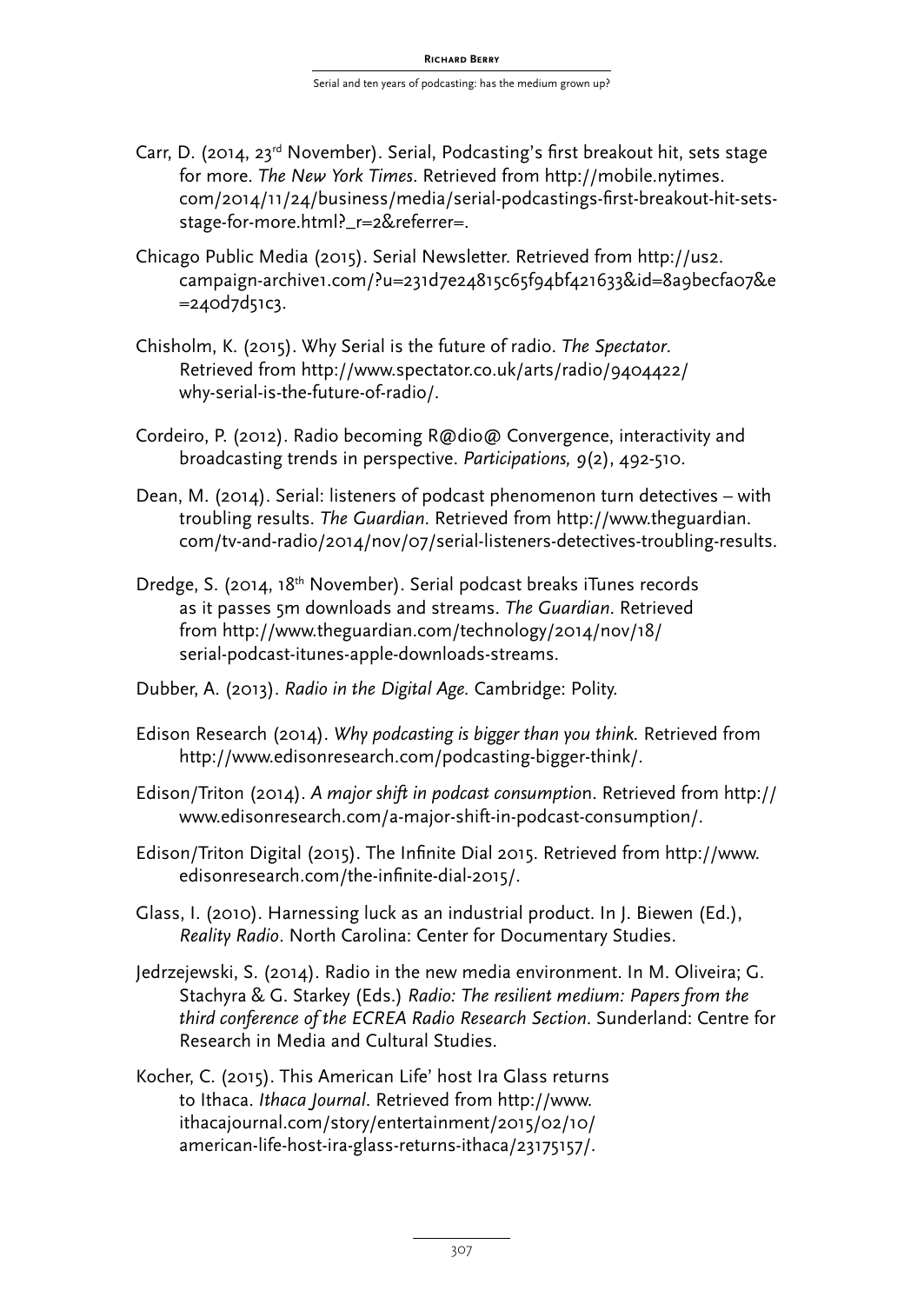- Larson, S. (2014) "Serial" the podcast we've been waiting for. *The New Yorker.* Retrieved from http://www.newyorker.com/culture/sarah-larson/ serial-podcast-weve-waiting.
- Lurie, J. (2014). "This American Life" channels "True Detective" in a new podcast. Mother Jones. Retrieved from http://www.motherjones.com/media/2014/09/ ira-glass-sarah-koenig-julie-snyder-serial-podcast-this-american-life.
- Madsen, V. (2009). Voices-cast: a report on the new audiosphere of podcasting with specific insights for public broadcasters. Paper presented at ANZCA09 *Communication, Creativity and Global Citizenship,* Brisbane July 2009.
- Markman, K. M. & Sawyer, C. (2014). Why Pod? Further Explorations of the Motivations for Independent Podcasting. *Journal of Radio and Audio Media, 21*(1), 20-35.
- McClung, S. & Johnson, K. (2010). Examining the motives of Podcast Users. *Journal of Radio and Audio Media, 17*(1), 82-95.
- Menduni, E. (2007, 12). Four steps in innovative radio broadcasting: From QuickTime to podcasting. *The Radio Journal: International Studies in Broadcast and Audio Media, 5*(1), 9-18. doi: 10.1386/rajo.5.1.9\_1
- Mittell, J. (2015). Downloading Serial (Part 4). Blog post on *Antenna*. Retrieved from http://blog.commarts.wisc.edu/2014/12/18/downloading-serial-part-4/.
- Mullin, B. (2015). Inside NPR's podcasting strategy *Poynter.org.* Retrieved from http://www.poynter.org/news/mediawire/328489/inside-nprs-podcastingstrategy/?utm\_content=bufer99ebf&utm\_medium=social&utm\_ source=facebook.com&utm\_campaign=bufer.
- Murray, S. (2009). Servicing 'self-scheduling consumers': Public broadcasters and audio podcasting. *Global Media and Communication, 5*(2), 197-219. doi: 10.1177/1742766509341610
- Peabody Awards (2015). *74th Annual Peabody Award Winners.*  Retreived from http://www.peabodyawards.com/stories/ story/74th-annual-peabody-award-winners.
- Perlberg, S. (2014). 'Serial' Is The Hottest Show Of The Fall Do Marketers Need a Podcast Strategy? *The Wall Street Journal*. Retrieved from: http://blogs.wsj. com/cmo/2014/11/05/serial-podcast-marketing/.
- Ramisetti, K. (2015). Sarah Koenig talks 'Serial' Season 2 and podcast's success: 'I never meant to create a fever'. *NY Daily News*. Retrieved from http://www.nydailynews.com/entertainment/ sarah-koenig-talks-plans-serial-season-2-article-1.2096510.